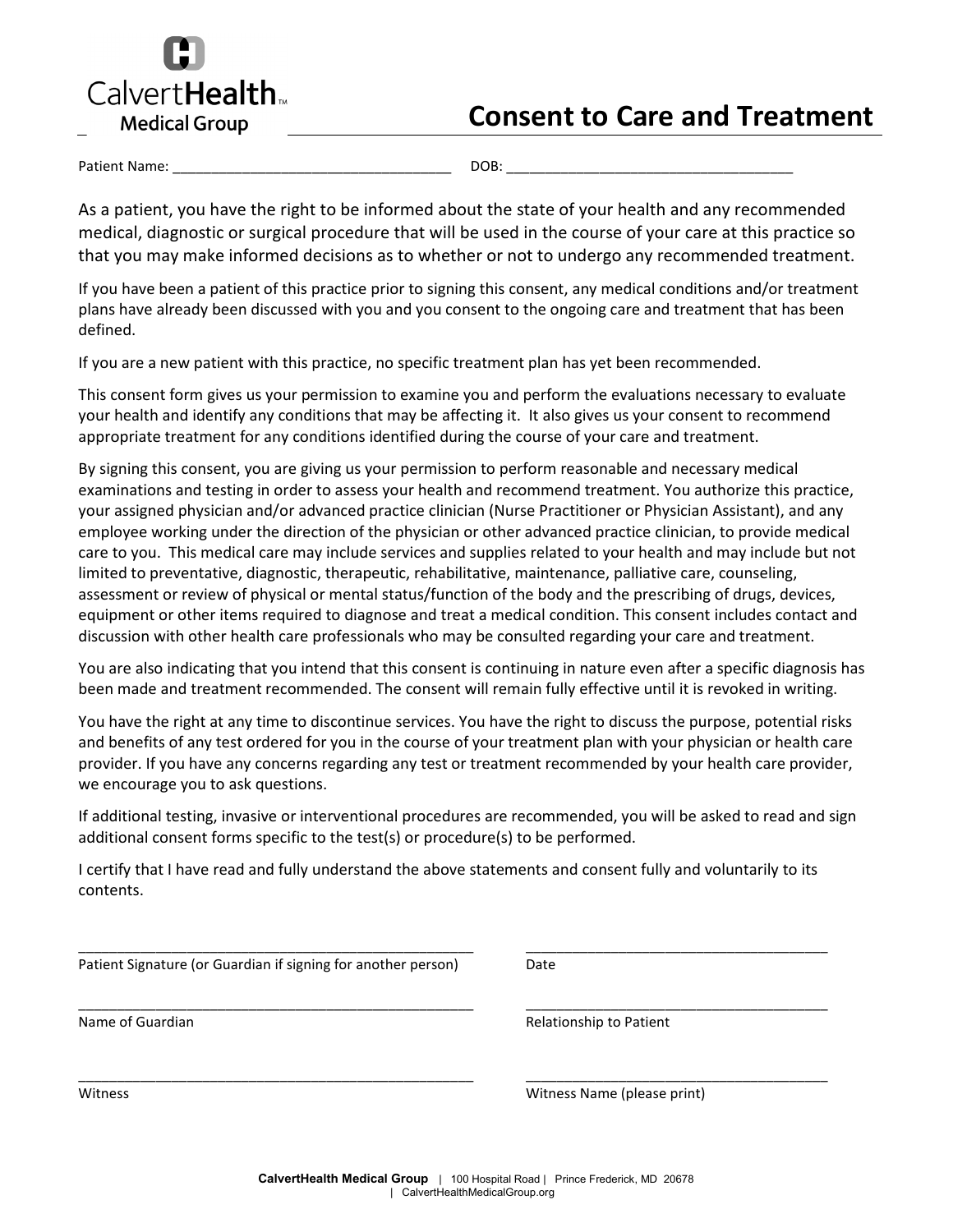

**The Right to Obtain a Copy of this Notice.** You have the right to a paper copy of this notice at any time. You may ask us to give you a copy of this notice at any time. Even if you have agreed to receive this notice electronically, you are still entitled to a paper copy of this notice. To obtain a paper copy of this notice, please ask at registration or contact our Privacy Officer at the address or phone number located at the end of this document. You may obtain a copy of this notice at our website, [www.CalvertHealthMedicalGroup.org.](http://www.calvertphysicianassociates.org/)

**Your Rights Regarding Your Protected Health Information.** We are required by law to maintain the privacy of your health information and to provide you with this Privacy Notice of our legal duties and privacy practices with respect to protected health information. We are required to abide by the terms of the Notice currently in effect. We reserve the right to change our privacy practices and this notice. We reserve the right to make the revised or changed notice effective for your PHI we already have as well as any information we receive in the future. We will post a copy of the current notice. The notice will always contain on the first page, the effective date of the Privacy Notice.

### **COMPLAINTS**

If you believe your privacy rights have been violated, you may file a complaint with us and the Secretary of the Department of Health and Human Services. All complaints must be in writing and sent to the address provided at the end of this notice. You will not be penalized for filing a complaint.

#### **Contact Information**

If you require further information about this Notice, have privacy issues or believe that your privacy rights have been violated, please contact:

CalvertHealth Medical Group Attn: Privacy Officer 100 Hospital Road Prince Frederick, MD 20678

#### **Effective Date**

This Notice is effective January 1, 2020.

By signing this document, I acknowledge that I have read and understood this Privacy Notice and that a copy of CalvertHealth Medical Group' Privacy Notice was offered to me.

Patient Signature Date Date

Print Name DOB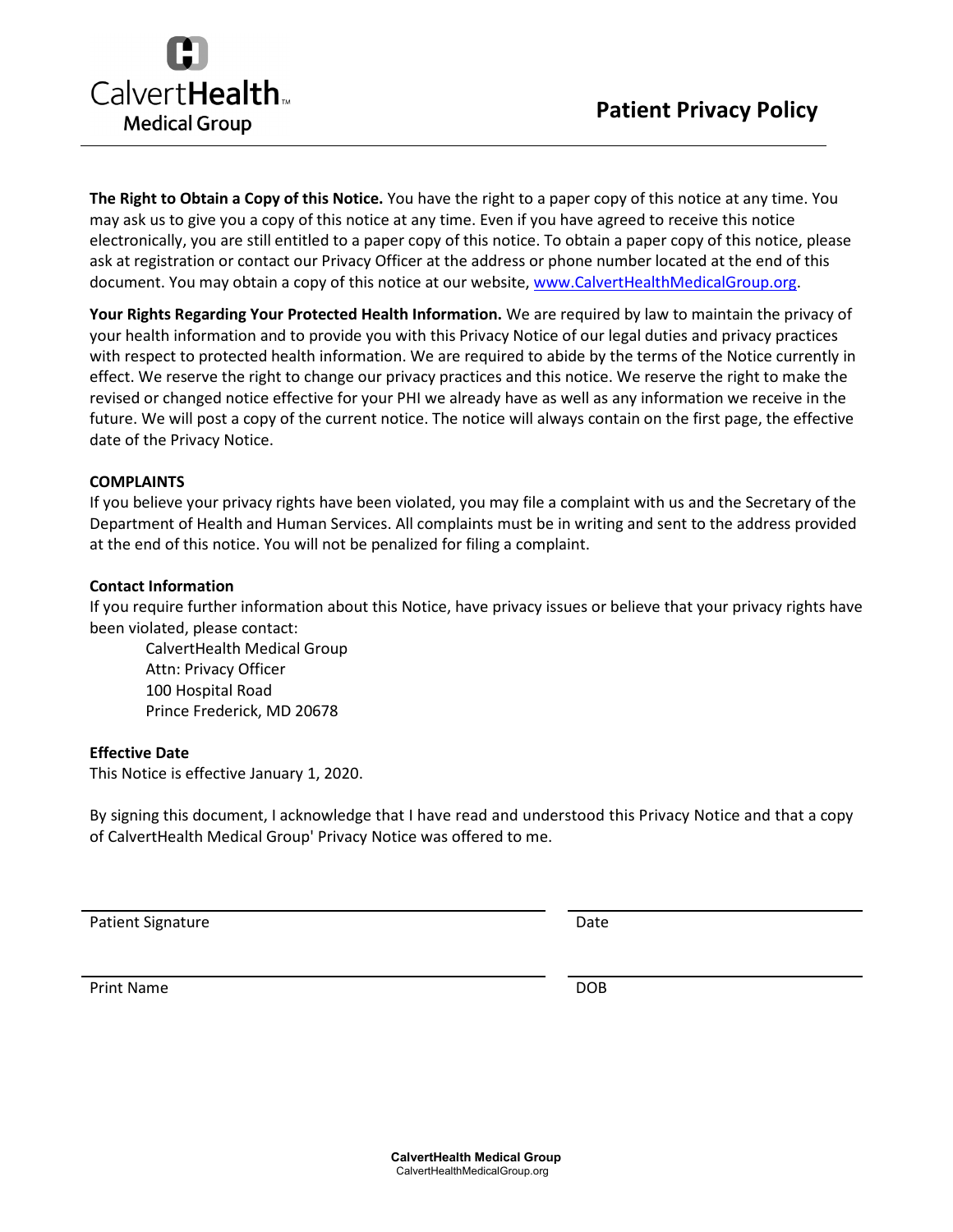

## **Patient Financial Policy**

Patient Name: \_\_\_\_\_\_\_\_\_\_\_\_\_\_\_\_\_\_\_\_\_\_\_\_\_\_\_\_\_\_\_\_\_\_\_\_ DOB: \_\_\_\_\_\_\_\_\_\_\_\_\_\_\_\_\_\_\_\_\_\_\_\_\_\_\_\_\_\_\_\_\_\_\_\_\_

Thank you for choosing CalvertHealth Medical Group (CMHG) as your health care provider. We are committed to building a successful provider-patient relationship with you and your family. Please understand that payment of your bill is part of your care. This Patient Financial Policy is intended to help avoid misunderstandings by detailing your financial obligations.

**Insurance:** Please confirm your provider is enrolled with your insurance carrier prior to scheduling your visit. We participate in most insurance plans, including Medicare. If you are not insured by a plan we accept, or if you choose to submit your claim yourself, payment in full is expected at each visit. We will provide you with appropriate documentation so that you can submit a claim to your insurance company.

If we do participate in your plan, but you do not have a **current insurance card** or the **designated primary care provider** is not a CHMG provider, payment is required in full for each visit until we verify coverage. Alternatively, if we do not participate in your insurance plan and you choose to see our providers, or if you do not have insurance and choose to see our providers, you will be considered 'self-pay' subject to the terms defined later in this document.

**Proof of Insurance:** If you have insurance and we submit claims on your behalf, we require a copy of your driver's license or other government issued photo ID and your current insurance card at each visit. This information must be provided prior to seeing a provider (physician, nurse practitioner or physician assistant).

**Claims Submission:** Your insurance benefit is a contract between you and your insurance company, and the charges for any services provided are your responsibility. We will submit claims to your insurance (primary and secondary or supplemental) company on your behalf. In order to submit claims, we require the patient's name, address, and date of birth, as well as the policyholder's name, address, and date of birth. This information must match exactly what your insurance company has on file for you, including exact name, address, and policy number. Any missing or incorrect information provided may result in claims being denied or reimbursement being delayed, in which case you may become responsible for the full amount of the services provided.

**Coverage Changes:** Please notify us before your scheduled appointment if any of your insurance information has changed. This includes changes of employer, insurance provider, address, policy number, covered dependents, etc. Not having up-to-date information may result in claims being denied or delays in reimbursement in which case you will become responsible for the full amount of the services provided.

**Co-Payments:** If your insurance company requires co-payments, those co-payments must be paid at the time of service. We collect co-pays during appointment check in.

**Deductibles and Out-Of-Pocket Expenses:** We will bill you for any outstanding balance once your insurance company has processed your claim and made payment to us. This balance may include your contracted deductible or other out-of-pocket expense as determined by your insurance policy. Payment for outstanding balances is expected within 30 days of the statement date and/or at your next appointment.

**Referrals:** It is your responsibility to obtain any necessary referrals from your primary care provider prior to receiving treatment. Patients who elect to receive service without a proper referral will be required to sign a waiver and will be expected to pay for the service prior to treatment.

**Payment:** We accept payment by cash, debit card, check, VISA, MasterCard, Discover, and American Express. All outstanding balances must be paid at time of service unless prior arrangements/payment plans have been set up. As a convenience to our patients, all CHMG practices are able to collect payments for all other CHMG practices.

**Returned Check Fee:** We charge a \$25.00 fee for returned checks. In the event a check has been returned the patient must pay by credit card or cash. If a second check is returned, in addition to the returned check fee, you will be asked to pay by cash, money order, cashiers' check, or credit card for all future visits.

Patient Signature: \_\_\_\_\_\_\_\_\_\_\_\_\_\_\_\_\_\_\_\_\_\_\_\_\_\_\_\_\_\_\_\_\_\_\_\_\_\_\_\_\_\_\_\_ Today's Date: \_\_\_\_\_\_\_\_\_\_\_\_\_\_\_\_\_\_\_\_\_\_\_\_\_\_\_\_\_\_\_\_\_\_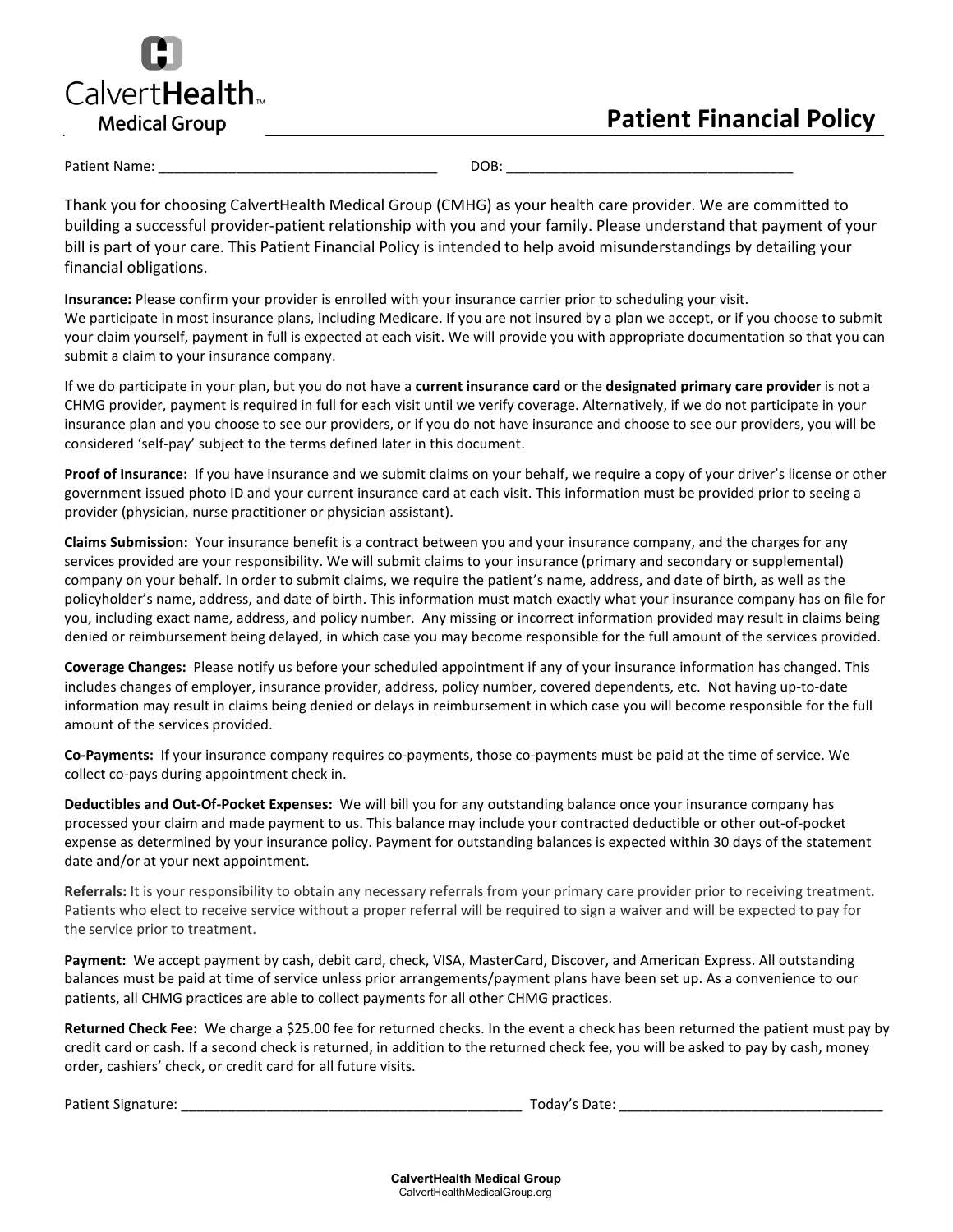

## **Patient Financial Policy**

**Self-Pay:** A Self-Pay patient is any patient who does not have health insurance; chooses to submit their own claims, see a CHMG provider who does not participate in their health insurance plan, receive a service that requires a referral from their insurance company or primary care provider when they do not have the referral with them or receives a treatment they know is not covered by their insurance company.

**Financial Assistance:** The Practice has payment plans, financial assistance, and sliding fee scale, to uninsured and others with selfpay balances. Please ask the office assistant for further information.

**Non-Payment:** If a balance remains unpaid past 90 days your account will be transferred to a collection agency or collection attorney. In the event your accounts remain in delinquent standing with the collection agency, you may be terminated from the medical group.

**Minor Patients:** Any adult (parent or guardian) accompanying a minor child to their appointment is responsible for payment for all services rendered to the minor child at the time of the appointment.

**Physicals:** Department of Transportation (DOT), 500, sports, camp and work physicals are not usually covered by any insurance companies. Payment for these services are expected at the time of service.

**Personal Injury Claims:** CHMG will bill the current health insurance for treatment covered by the insurance company. All applicable co-pays will be collected at time of service.

**Account Consultation:** Providers (physicians, nurse practitioners, physician assistants) are not trained to discuss financial issues with patients. Only CHMGs billing staff is trained to discuss your account, including charges, fees, payments, and payment arrangements. If you have questions about any of the financial issues related to your account, please contact the **billing office at 410-414-4555**.

**Worker's Compensation:** Prior authorization is required from your employer before service can be provided. We require the following information for each claim submitted on each date of service: state where injury occurred (i.e. Maryland); date of injury; exact location on the body where the injury occurred and that is covered by the claim. If the claim is denied and you do not have health insurance, the charges will become your responsibility.

**CHMG Billing Contact Information:** Physical Address **Mailing Address** Mailing Address CHMG Billing Office Prince Frederick, MD 20678 Billing Phone Number: 410-414-4555

CHMG Billing Department P.O. Box 405962 Atlanta, GA 30384-5692

Our practice is committed to providing the best treatment to our patients. Our prices are representative of the usual and customary charges for our area. Thank you for understanding our financial and payment policy.

My signature below certifies that I have read, understand, and agree to the terms of this Patient Financial Policy.

Patient Signature: \_\_\_\_\_\_\_\_\_\_\_\_\_\_\_\_\_\_\_\_\_\_\_\_\_\_\_\_\_\_\_\_\_\_\_\_\_\_\_\_\_\_\_\_\_\_\_\_\_ Today's Date: \_\_\_\_\_\_\_\_\_\_\_\_\_\_\_\_\_\_\_\_\_\_\_\_\_

Patient Name: \_\_\_\_\_\_\_\_\_\_\_\_\_\_\_\_\_\_\_\_\_\_\_\_\_\_\_\_\_\_\_\_\_\_\_\_\_\_\_\_\_\_\_\_\_\_ DOB: \_\_\_\_\_\_\_\_\_\_\_\_\_\_\_\_\_\_\_\_\_\_\_\_\_\_\_\_\_\_\_\_\_\_\_\_\_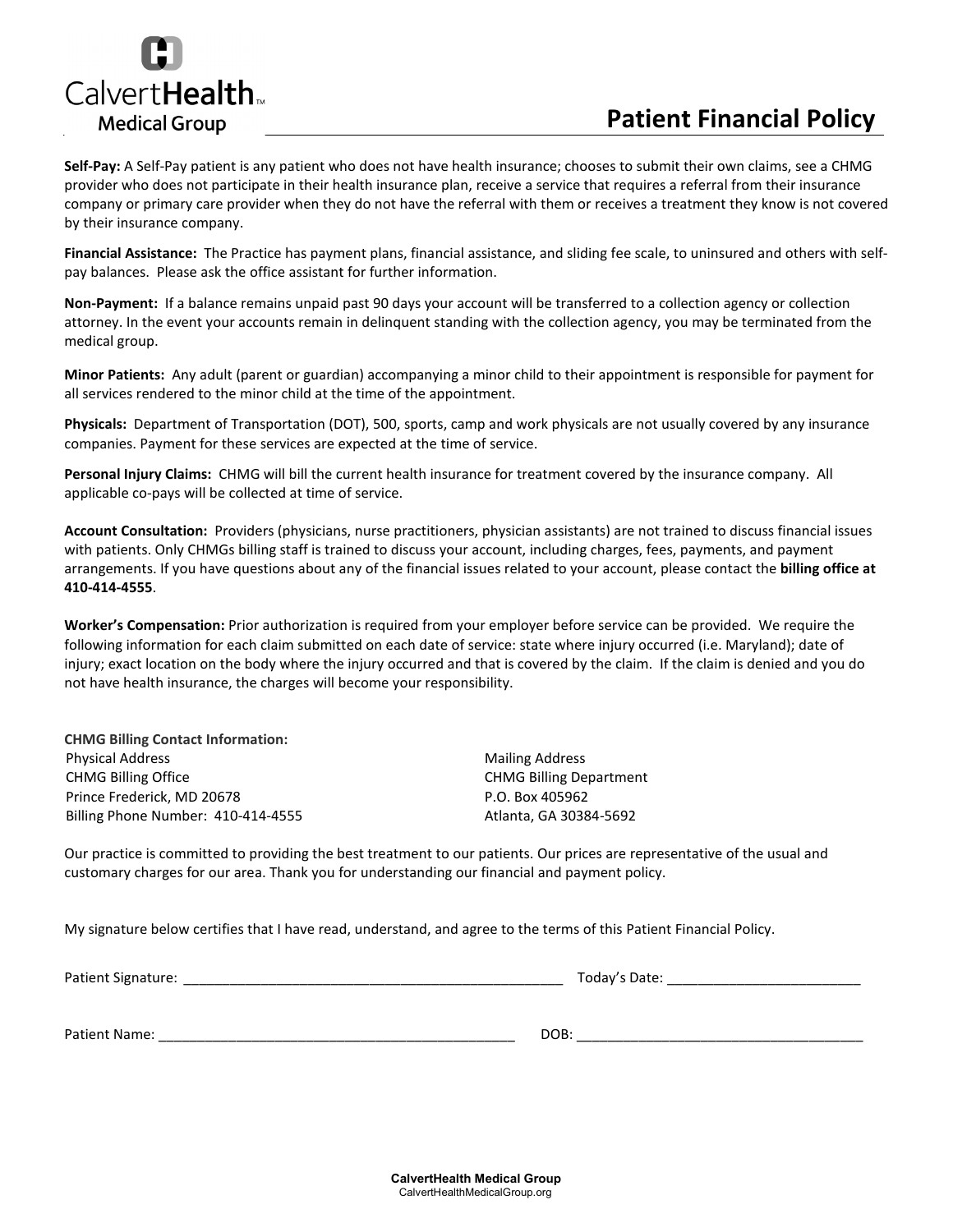

# **No-Show and Late Cancellation/Reschedule Policy**

Patient Name: The contract of the contract of the contract of the contract of the contract of the contract of the contract of the contract of the contract of the contract of the contract of the contract of the contract of

Thank you for choosing CHMG as your health care provider. We are committed to building a successful providerpatient relationship with you and your family. We understand there are times when you must miss a scheduled appointment or cannot cancel or reschedule in a timely manner; however, when you do not call to cancel a scheduled appointment at least 24 hours prior to the appointment or miss a scheduled appointment without notice, you may be preventing another patient from getting much needed treatment. Conversely, the situation may arise when another patient fails to cancel and we are unable to schedule you for a visit, due to a seemingly "full" appointment book.

To help avoid misunderstandings, we are providing you with our No Show and Late Cancellation/Reschedule Policy. For purposes of this policy, a late cancellation is when a patient cancels or reschedules a scheduled appointment but provides less than 24 hours' notice. Late cancellations will be treated as a 'no-show' per CHMG policy.

## **The following policies will apply to 'no-shows' and late cancellations/reschedules, combined, on a rolling 12 month period.**

### **'No-Shows' and late cancellations/reschedules for Office Visits:**

- First offense will prompt a warning letter to the patient regarding their no-show or late cancellation/ reschedule occurrence and a notation will be made in the patient's chart.
- Second offense will prompt a phone call from the practice to the patient and  $2^{nd}$  warning letter will be sent to the patient.
- Third offense will prompt the patient to be discharged from the practice. The patient will receive a letter of discharge by certified mail and the patient portal.

### **'No-Shows' or late cancellations/reschedules for Procedure:**

• Patient will automatically be charged a \$100 'no-show' or late cancellation/reschedule fee. The practice staff will print a copy of the signed No-Show and Late Cancellation/Reschedule Policy along with the fee ticket, and mail to the patient.

### **Additional Information:**

The No-Show and Late Cancellation/Reschedule Policy is not provider specific but applies across all CHMG practices, such that a no-show or late cancellation/reschedule for one provider could impact the patient's ability to schedule appointments with another CHMG provider. **For a listing of all CalvertHealth Medical Group providers and practices, please go to CalvertHealthMedicalGroup.org.**

All applicable no-show and late cancellation/reschedule fees must be paid prior to scheduling future appointments with any CHMG provider.

My signature below certifies that I have read, understand and agree to the terms of the No Show and Late Cancellation/Reschedule Policy.

Patient Signature: \_\_\_\_\_\_\_\_\_\_\_\_\_\_\_\_\_\_\_\_\_\_\_\_\_\_\_\_\_\_\_\_\_\_\_\_\_\_\_\_\_\_\_\_\_\_\_ Today's Date:\_\_\_\_\_\_\_\_\_\_\_\_\_\_\_\_\_\_\_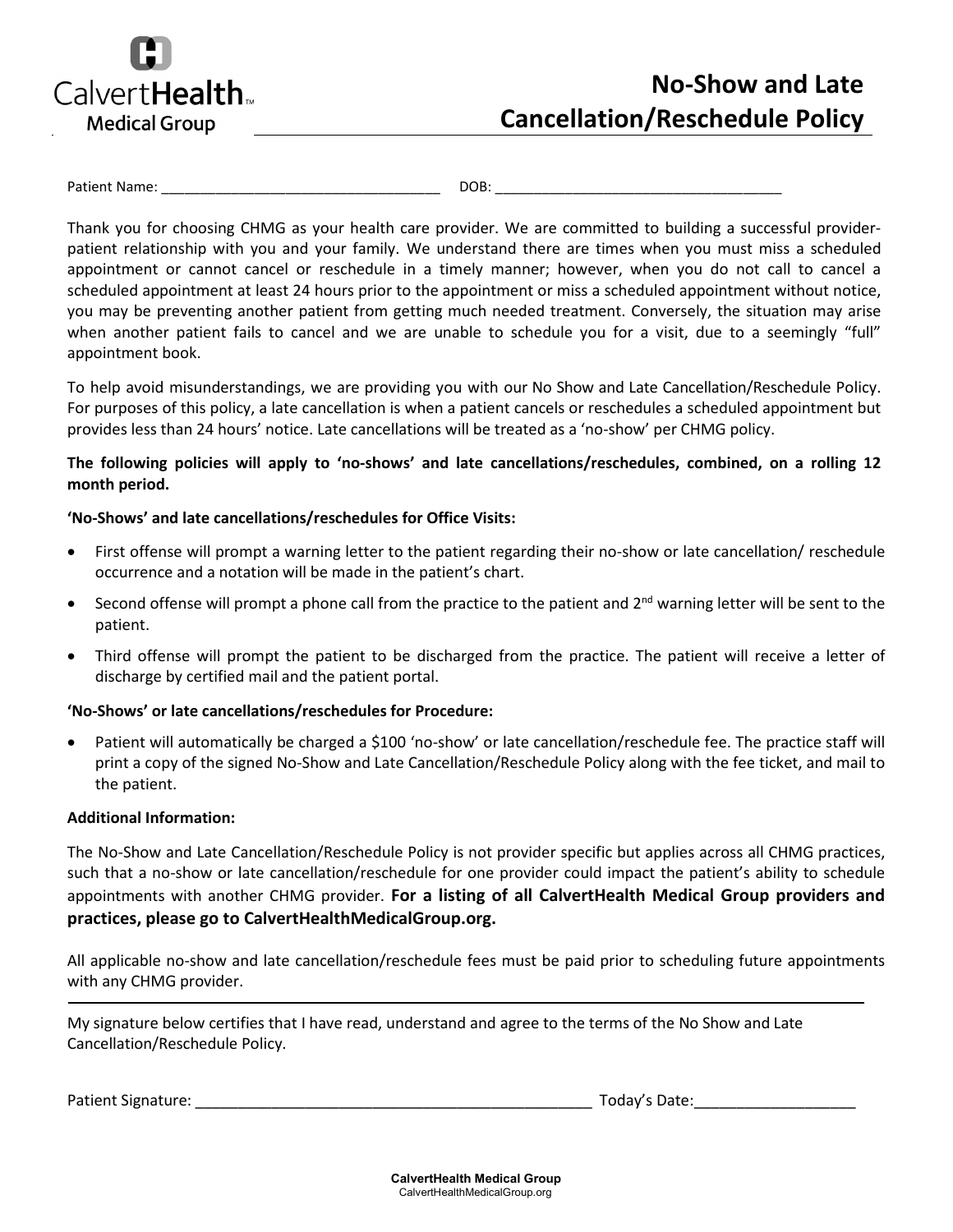

The CalvertHealth Medical Group Patient Portal is a key component of managing your health. The Patient Portal is a secure, online tool that lets you communicate with your healthcare team and manage your health information.

Using the Portal, you can:

- **Review lab results:**
- **Review your medical history;**
- **Request medication refills;**
- **Request appointments;**
- **Request Referrals;**
- **Pay your CHMG bill;**
- Send your provider or practice questions.

## **THE PATIENT PORTAL IS THE PRIMARY METHOD CHMG AND YOUR PROVIDER USE TO SHARE IMPORTANT INFORMATION WITH YOU!**

We will send you secure communications through the portal to:

- Remind you of upcoming appointments
- Notify you of new providers
- Notify you of departing providers
- Notify you of changes to office opening and closing times (i.e. for inclement weather)

**We no longer send notifications by regular mail.** All communications will be by portal message, text message or telephone.

Patients who do not sign up for and activate their Patient Portal access will miss out on key communications and not be able to take advantage of this secure, online, 24/7 access to your medical records, medication refills, lab results, and provider communications.

When you check in for your appointment, we will ask for your email address and give you a token that you will use to activate your access. You will have 30 days from the date you receive it to go online to nextmd.com to enter the token and activate your access.

## **WE ENCOURAGE YOU TO ACTIVATE YOUR PORTAL ACCESS AS SOON AS YOU GET HOME.**

Once you have activated your portal access, you can click on 'My Chart' then 'Request Health Records' to start downloading your medical records into your portal.

**The Patient Portal is a convenient, secure way to communicate with your provider, manage your medications and monitor your health records. Please sign up and activate your portal access today.**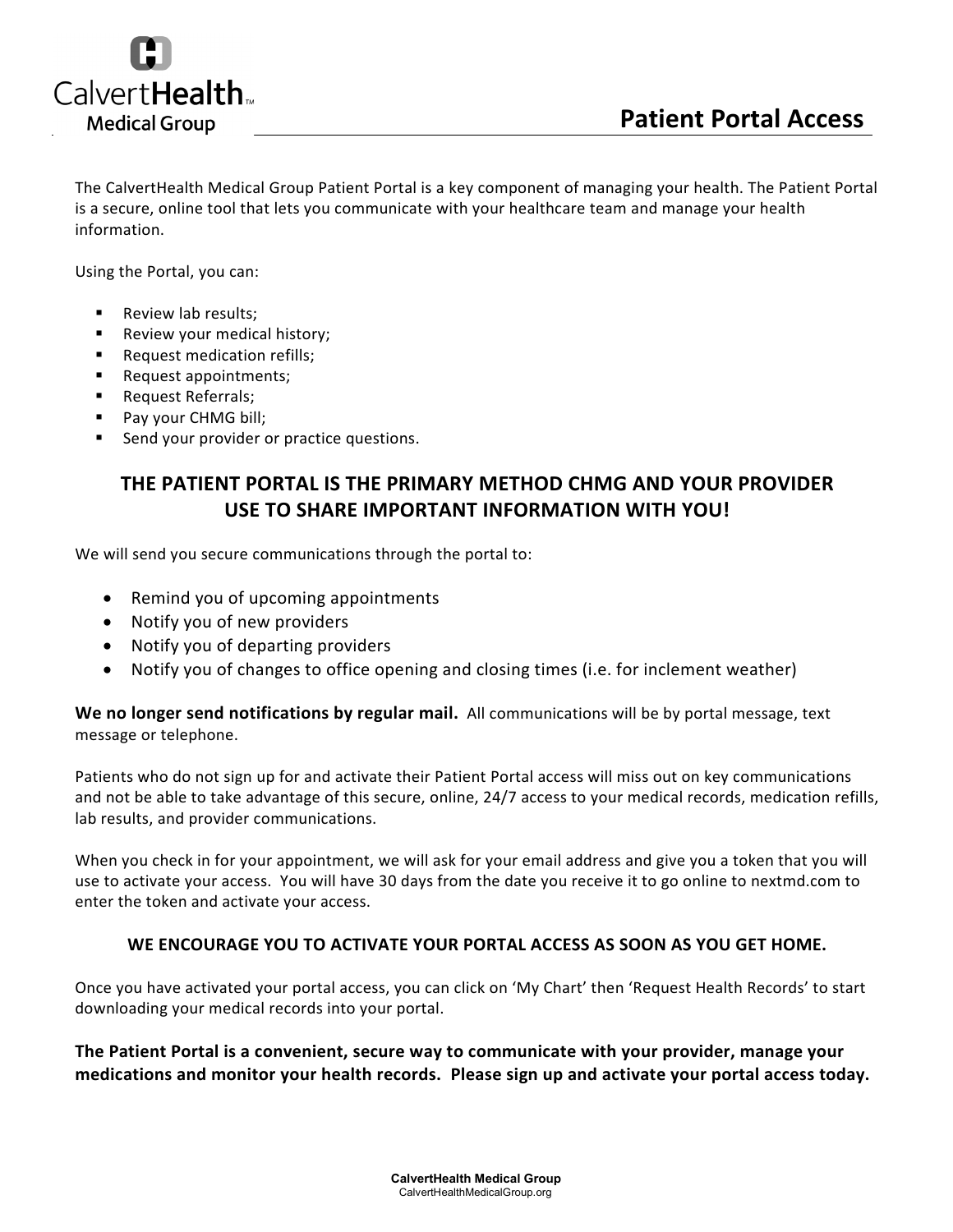

| Patients Name: Name                                                                                                                                                                                                                                                                                              | Date of Birth: The Case of Birth:<br>MRN:                                                                                                                                                                                                                                                 |  |  |  |  |  |
|------------------------------------------------------------------------------------------------------------------------------------------------------------------------------------------------------------------------------------------------------------------------------------------------------------------|-------------------------------------------------------------------------------------------------------------------------------------------------------------------------------------------------------------------------------------------------------------------------------------------|--|--|--|--|--|
| The State of Maryland is requesting CalvertHealth Medical Group inquire about the ethnicity and race for each patient in order to be in compliance with the<br>Patient Centered Medical Home. Patient is not required to complete this form. If this form is not complete, the staff will input "Not Specified". |                                                                                                                                                                                                                                                                                           |  |  |  |  |  |
| <b>Question 1. Ethnicity</b>                                                                                                                                                                                                                                                                                     |                                                                                                                                                                                                                                                                                           |  |  |  |  |  |
| Are you Hispanic or Latino?                                                                                                                                                                                                                                                                                      |                                                                                                                                                                                                                                                                                           |  |  |  |  |  |
| Yes<br>No.<br>$\Box$<br>$\mathbb{R}^n$                                                                                                                                                                                                                                                                           | (A patient of Cuban, Mexican, Puerto Rican, South or Central America, or other Spanish culture of origin, regardless of race.)<br>Unknown/Not Specifying                                                                                                                                  |  |  |  |  |  |
|                                                                                                                                                                                                                                                                                                                  |                                                                                                                                                                                                                                                                                           |  |  |  |  |  |
|                                                                                                                                                                                                                                                                                                                  | Question 2. Please select the racial category with which you most closely identify by placing an 'X' in the appropriate box.                                                                                                                                                              |  |  |  |  |  |
| <b>RACIAL CATEGORY</b>                                                                                                                                                                                                                                                                                           | <b>DEFINITION OF CATEGORY</b>                                                                                                                                                                                                                                                             |  |  |  |  |  |
| American Indian or Alaska Native                                                                                                                                                                                                                                                                                 | A patient having origins in any of the original peoples of North and South America (including Central<br>America) and who maintains tribal affiliation or community attachment.<br>A patient having origins in any of the original peoples of the Far East, Southeast Asia, or the Indian |  |  |  |  |  |
| Asian                                                                                                                                                                                                                                                                                                            | subcontinent including, for example, Cambodia, China, India, Japan, Korea, Malaysia, Pakistan, the<br>Philippine Islands, Thailand and Vietnam.                                                                                                                                           |  |  |  |  |  |
| <b>Black or African American</b>                                                                                                                                                                                                                                                                                 | A patient having origins in any of the black racial groups of Africa.                                                                                                                                                                                                                     |  |  |  |  |  |
| Native Hawaiian or Other Pacific Islander                                                                                                                                                                                                                                                                        | A patient having origins in any of the original peoples of Hawaii, Guam, Samoa, or other Pacific Islands.                                                                                                                                                                                 |  |  |  |  |  |
| White<br>□                                                                                                                                                                                                                                                                                                       | A patient having origins in any of the original peoples of Europe, the Middle East or North Africa.                                                                                                                                                                                       |  |  |  |  |  |
| Multi-Racial                                                                                                                                                                                                                                                                                                     | A patient having origins of more than one Racial Category identified above.                                                                                                                                                                                                               |  |  |  |  |  |
| Unknown/Not Specifying                                                                                                                                                                                                                                                                                           | A patient whose race is unknown OR a patient who does not wish to supply race information.                                                                                                                                                                                                |  |  |  |  |  |

Information obtained from the Office of Management and Budget.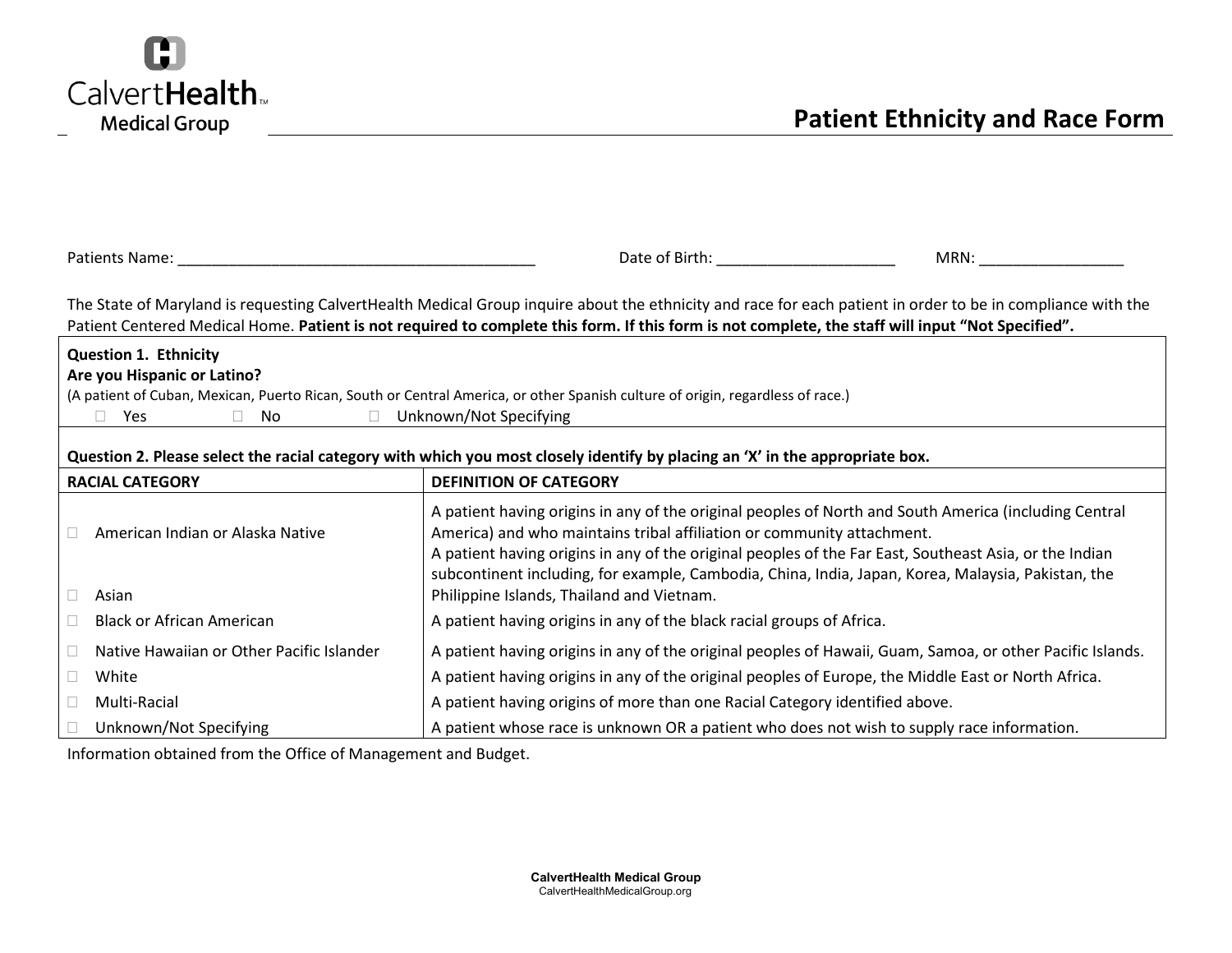

# **Medical Information Release**

| Preferred Phone Contact, please circle: HOME WORK CELL                                                                                                                                                                                                                                             |            |                                |                                   |  |  |  |
|----------------------------------------------------------------------------------------------------------------------------------------------------------------------------------------------------------------------------------------------------------------------------------------------------|------------|--------------------------------|-----------------------------------|--|--|--|
| Do you authorize for a detailed message to be left on your above Preferred Phone? YES NO                                                                                                                                                                                                           |            |                                |                                   |  |  |  |
|                                                                                                                                                                                                                                                                                                    |            |                                |                                   |  |  |  |
|                                                                                                                                                                                                                                                                                                    |            |                                | Phone: __________________________ |  |  |  |
|                                                                                                                                                                                                                                                                                                    |            |                                |                                   |  |  |  |
| I give the following person/people permission to have access to all of my medical information that pertains to<br>the following provider: CalvertHealth Medical Group Obstetrics & Gynecology<br>I give permission for a detailed message to be left on the following designees telephones: YES NO |            |                                |                                   |  |  |  |
| <b>Name</b>                                                                                                                                                                                                                                                                                        | <b>DOB</b> | <b>Relationship to Patient</b> | <b>Phone Number</b>               |  |  |  |

|    | <b>INGHIE</b> | 0טט | Relativiiship to Patient | <b>PHONE NUMBER</b> |
|----|---------------|-----|--------------------------|---------------------|
| 1. |               |     |                          |                     |
| 2. |               |     |                          |                     |
| 3. |               |     |                          |                     |
| 4. |               |     |                          |                     |
| 5. |               |     |                          |                     |

This form does not authorize the release of printed copies of your Medical Records to the individuals listed; please complete the Authorization for the Release of Health Information (Medical Records) form for the release of records.

This authorization to release will expire in one (1) year from the date signed unless an earlier date is specified: Please expire on:

\_\_\_\_\_\_\_\_\_\_\_\_\_\_\_\_\_\_\_\_\_\_\_\_\_\_\_\_\_\_\_\_\_\_\_\_\_\_\_\_\_\_\_\_\_ \_\_\_\_\_\_\_\_\_\_\_\_\_\_\_\_\_\_\_\_\_\_\_\_\_\_\_\_\_\_\_\_

\_\_\_\_\_\_\_\_\_\_\_\_\_\_\_\_\_\_\_\_\_\_\_\_\_\_\_\_\_\_\_\_\_\_\_\_\_\_\_\_\_\_\_\_\_ \_\_\_\_\_\_\_\_\_\_\_\_\_\_\_\_\_\_\_\_\_\_\_\_\_\_\_\_\_\_\_\_

\_\_\_\_\_\_\_\_\_\_\_\_\_\_\_\_\_\_\_\_\_\_\_\_\_\_\_\_\_\_\_\_\_\_\_\_\_\_\_\_\_\_\_\_\_ \_\_\_\_\_\_\_\_\_\_\_\_\_\_\_\_\_\_\_\_\_\_\_\_\_\_\_\_\_\_\_\_

Patient Signature Date Date

Witness **Date** 

Witness Name (Please Print)

Please return this form to the Provider's office or FAX it to the office at: **410-414-4741**

**CalvertHealth Medical Group** CalvertHealthMedicalGroup.org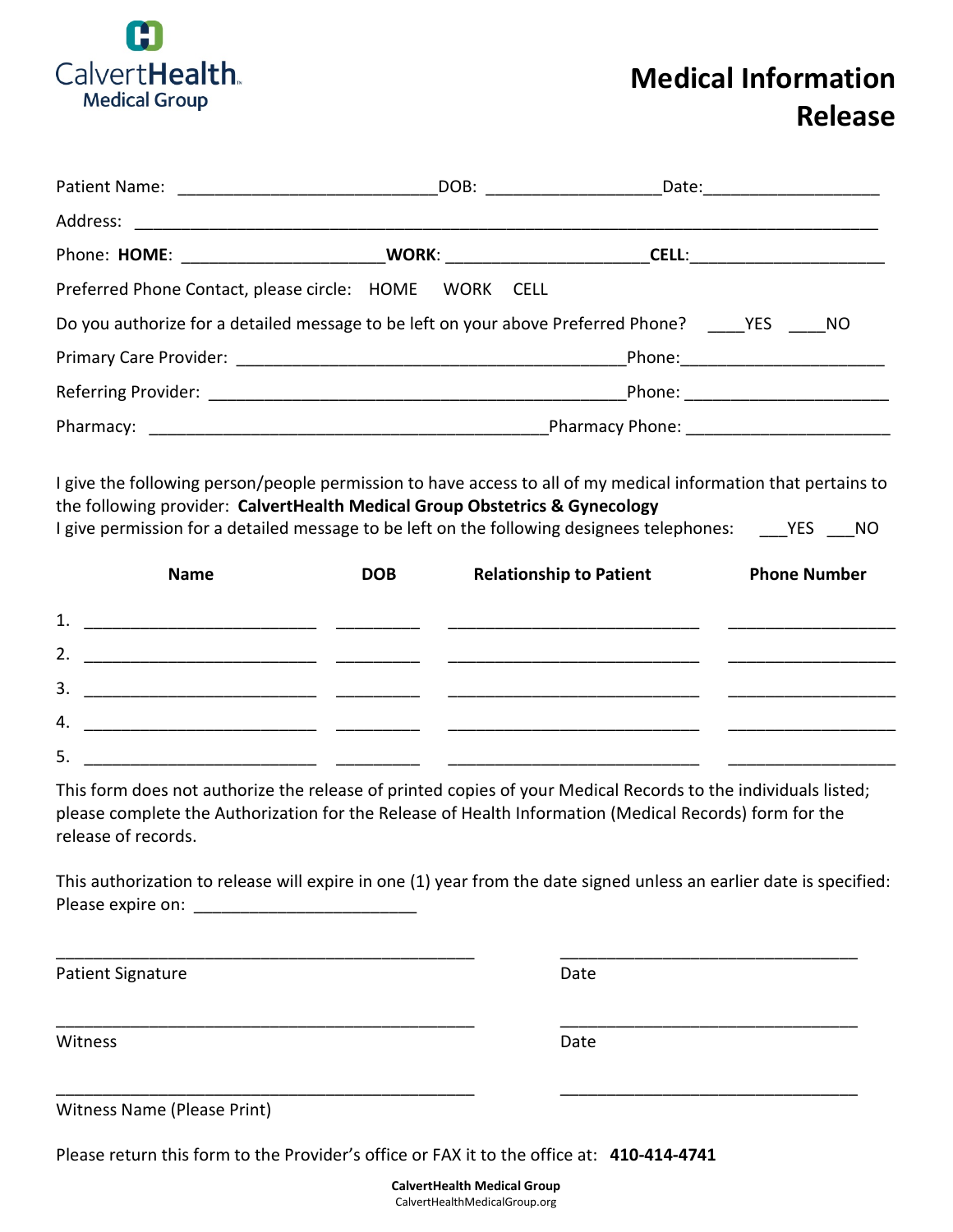

# **Health History**

| Today's Date:                                         |                                                                               |                                                                                                                                                                                                                                |                     |
|-------------------------------------------------------|-------------------------------------------------------------------------------|--------------------------------------------------------------------------------------------------------------------------------------------------------------------------------------------------------------------------------|---------------------|
| Patient Name:                                         |                                                                               | DOB:                                                                                                                                                                                                                           |                     |
|                                                       |                                                                               | Referred by: The contract of the contract of the contract of the contract of the contract of the contract of the contract of the contract of the contract of the contract of the contract of the contract of the contract of t |                     |
|                                                       |                                                                               |                                                                                                                                                                                                                                |                     |
|                                                       |                                                                               |                                                                                                                                                                                                                                |                     |
| <b>MEDICAL HISTORY</b>                                |                                                                               |                                                                                                                                                                                                                                |                     |
| Height: Weight: Weight:                               |                                                                               |                                                                                                                                                                                                                                |                     |
| Do you have any allergies to Latex or medications? No | Yes                                                                           |                                                                                                                                                                                                                                |                     |
| Allergic to:                                          | Reaction:                                                                     |                                                                                                                                                                                                                                |                     |
|                                                       |                                                                               |                                                                                                                                                                                                                                |                     |
|                                                       |                                                                               |                                                                                                                                                                                                                                |                     |
|                                                       |                                                                               |                                                                                                                                                                                                                                |                     |
|                                                       |                                                                               |                                                                                                                                                                                                                                |                     |
|                                                       | Do you have or have you ever had any of the following: (check all that apply) |                                                                                                                                                                                                                                |                     |
|                                                       |                                                                               |                                                                                                                                                                                                                                |                     |
| Anemia                                                | <b>Diabetes</b>                                                               | High blood pressure                                                                                                                                                                                                            | Phlebitis           |
| Arthritis                                             | <b>Eating Disorder</b>                                                        | High cholesterol                                                                                                                                                                                                               | Pneumonia           |
| Asthma                                                | Endometriosis                                                                 | HIV/AIDS                                                                                                                                                                                                                       | Recurrent vaginitis |
| Blood clots in lung                                   | Epilepsy                                                                      | Infertility                                                                                                                                                                                                                    | Reflux              |
| Blood clot in legs                                    | Fibroids                                                                      | Kidney infections                                                                                                                                                                                                              | Rheumatic fever     |
| <b>Blood transfusion</b>                              | Gallbladder problems                                                          | Lung disease                                                                                                                                                                                                                   | Scarlet fever       |
| <b>Breast Soreness</b>                                | Glaucoma                                                                      | Liver problems                                                                                                                                                                                                                 | Seizures            |
| Chicken Pox                                           | Gonorrhea                                                                     | <b>Migraines</b>                                                                                                                                                                                                               | Stroke              |
| Chlamydia                                             | <b>Heart Disease/Attack</b>                                                   | Osteoporosis/Osteopenia                                                                                                                                                                                                        | Syphilis            |
| Chronic Bronchitis                                    | Hepatitis                                                                     | Ovarian cysts                                                                                                                                                                                                                  | Thyroid problems    |
| Colitis/Ulcers                                        | Herpes                                                                        | Pelvic infection                                                                                                                                                                                                               | Tuberculosis        |
| Depression/Anxiety                                    | Hirsutism (excessive hair growth)                                             |                                                                                                                                                                                                                                |                     |
|                                                       |                                                                               |                                                                                                                                                                                                                                |                     |
|                                                       |                                                                               |                                                                                                                                                                                                                                |                     |
|                                                       |                                                                               |                                                                                                                                                                                                                                |                     |
|                                                       |                                                                               |                                                                                                                                                                                                                                |                     |

**MEDICATIONS**: (include prescriptions, hormones, vitamins, herbs, and over-the-counter medications)

| Name | <b>Dosage</b> | Frequency | Reason | Name | <b>Dosage</b> | Frequency | Reason |
|------|---------------|-----------|--------|------|---------------|-----------|--------|
|      |               |           |        |      |               |           |        |
|      |               |           |        |      |               |           |        |
|      |               |           |        |      |               |           |        |
|      |               |           |        |      |               |           |        |
|      |               |           |        |      |               |           |        |

#### **SURGICAL/INJURY HISTORY**

| Disease/Diagnosis/Injury | Procedure/Surgery | Date | Physician | Hospital |
|--------------------------|-------------------|------|-----------|----------|
|                          |                   |      |           |          |
|                          |                   |      |           |          |
|                          |                   |      |           |          |
|                          |                   |      |           |          |